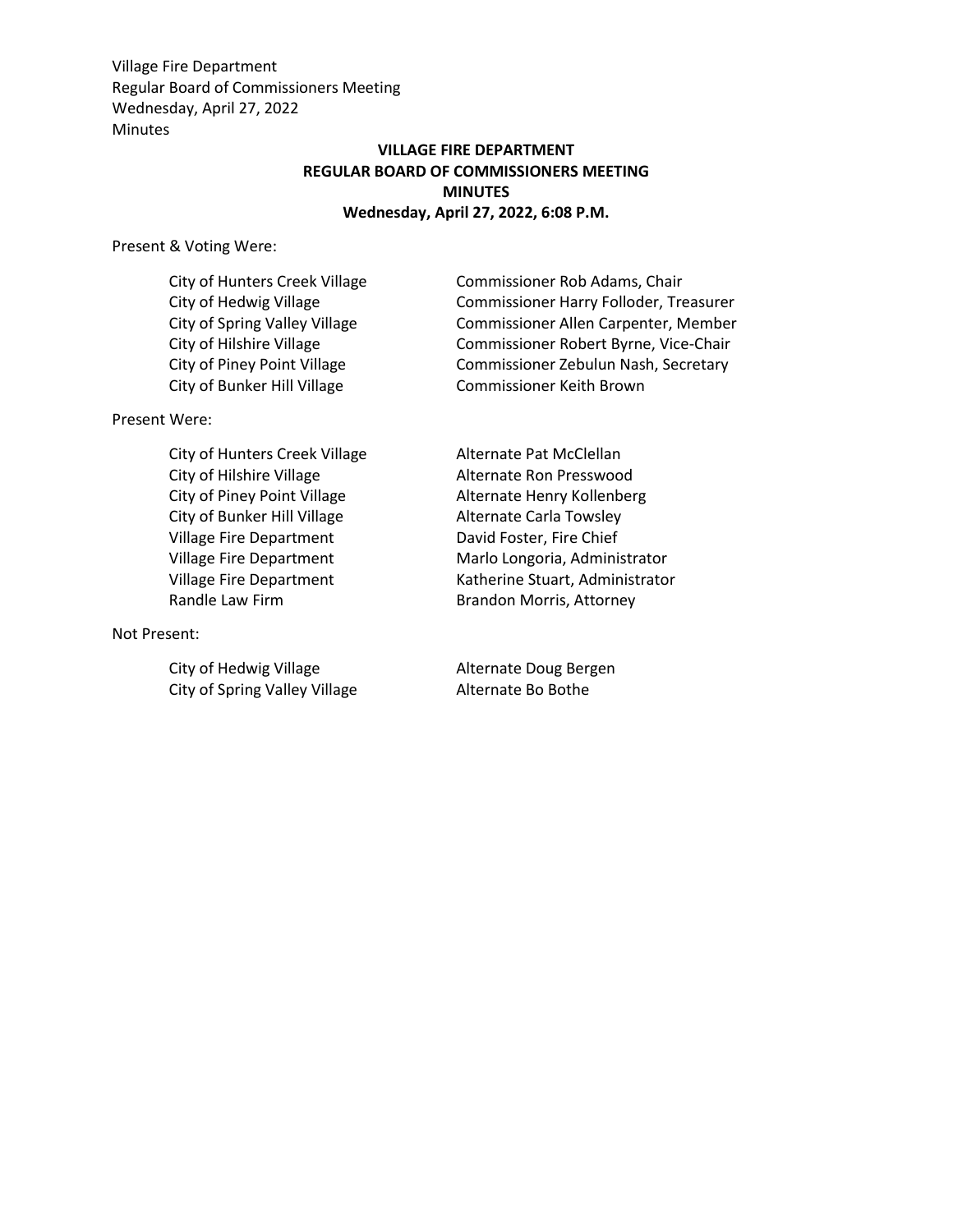- **2. COMMENTS FROM THE PUBLIC –** A resident commented that the article in the Hedwig Village magazine represented the fire department and recent renovations in a great way.
- **3. CONSENT AGENDA –** All Consent Agenda items listed are considered to be routine by the Board of Commissioners and will be enacted by one motion. There will be no separate discussion of these items unless a Board Member so requests, in which event the item will be removed from the Consent Agenda and considered in its normal sequence on the agenda.

**3A. Approval of Minutes - March 2022** 

## **3B. Approval of Bills Paid –** March – GF & FF

Commissioner Robert Byrne asked for a motion to approve the consent agenda as presented. Commissioner Folloder moved to approve the consent agenda; Commissioner Carpenter seconded.

Commissioner(s) Nash and Nash voted "Aye," "Noes" none.

## **MOTION CARRIED UNANIMOUSLY**

### **4. REPORTS**

### **4A. Karl Schaak – Roof Report**

Mr. Karl Schakk presented information about the upcoming roofing project for the Village Fire Department annex and tower – reconstruction type, drawings, specifications, and bidding process. He showed photos of current roof conditions. He explained that the lightning protection, gutters, downspouts, and sealants will be replaced in addition to the roof itself. Schakk stated that the "roof hugger" design will install directly over the existing metal roof and screw securely into the structure. Schaak showed a sample panel and explained the wind resistance, easy installation, and water-tight benefits of the design. Life span of the retrofitted roof is expected to be 30+ years. Due to the cost (over 50,000), the project will need to be advertised for bids. Schakk expects the duration of construction to be 1 month, after bidding and material delivery. The commission would like to get drawings approved next month or call a special meeting to expedite the process.

#### **4B. Robert Belt – Audit Report and possible action on the 2021 Audit Draft**

Mr. Robert Belt explained the 2021 audit draft packet beginning with the required Auditor Disclosure Letter: and says the audit process went smoothly. They are required to report any changes made to financial information, usually 15 adjustments so this audit. Auditors issued a clean unmodified opinion on the financial statements. The general fund balance ended with an overall deficit of 120,000. The capital Replacement fund ended with a positive 190,000. The facility fund had a net use of 3,527,000 and the balance ended was 250,000. The ambulance billing fund was moved to the front of the package due to accounting standards change. For the final budget to actual for the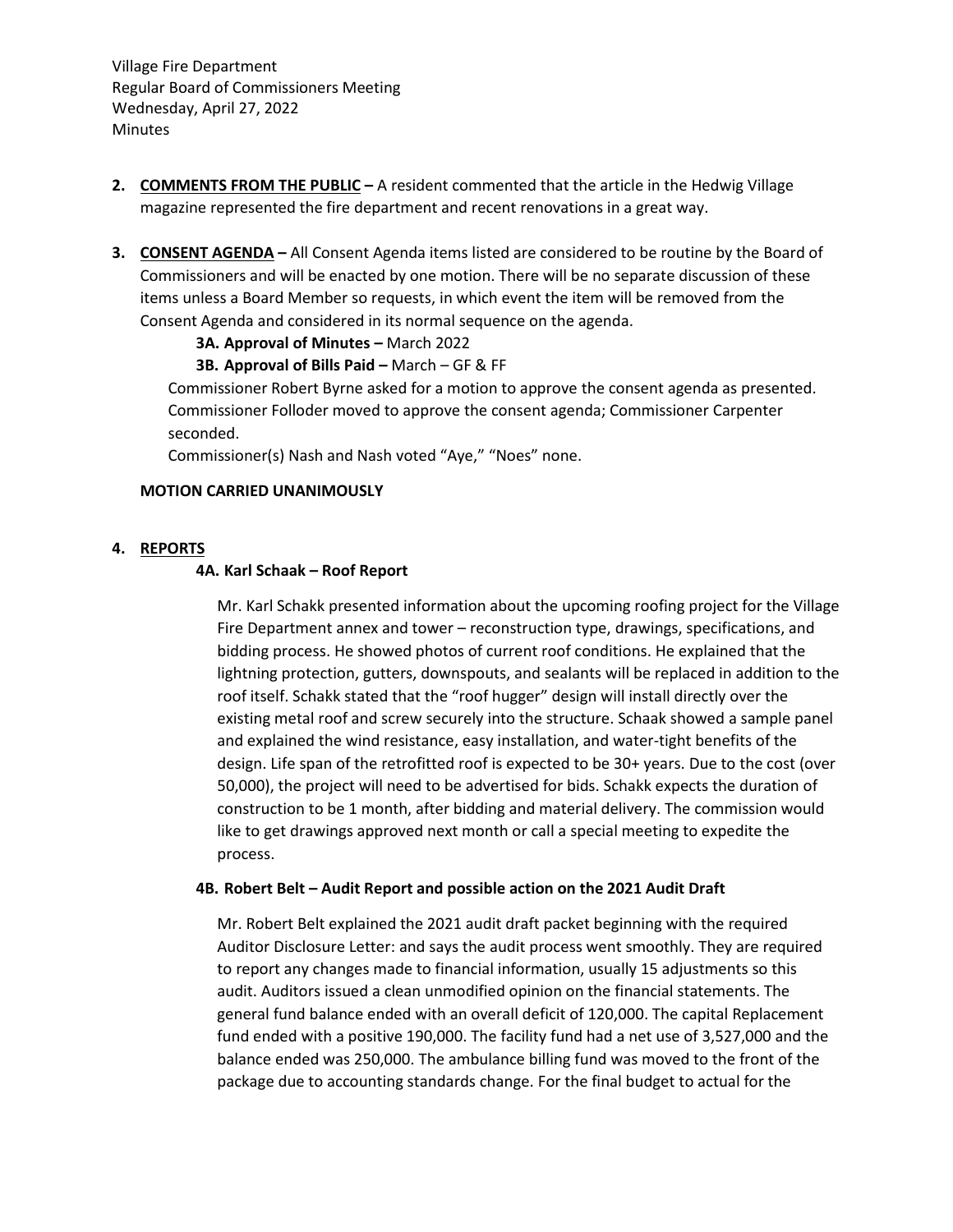> general fund, on variance from the budget: the department was good on total revenue by almost 25,000,

expenditures were greater than an appropriation by 145,000. After considering the operating transfers out, we have a negative 191,000 budget variance.

Alternate Kollenberg mentioned corrections:

- wording on page 32 about net fees paid to cities quarterly needs to be updated to match the current practice of cities deciding at end of the year what to do with money
- page 34 TMRS matching policy should be updated to 2:1 (changed from the year 2020)

No action taken on the agenda item will revisit when the final draft is complete next month.

### **4C. Steering Committee Report and possible action**

Commissioner Folloder reported that we are in the final stage of the building remodel project. The goal of the steering committee is to make sure the final punch-list items get completed in order to bring the project to a close. Major items on the final punch list are:

- Remediation of the ADA report (a spacing issue in EOC- emergency operation centerrestroom & the shower faucets in dorm room restrooms, both at no cost to the owner)
- New roof on the existing part of the building has damage from the construction process that needs to be fixed back to spec for warranty.

Financial – we still hold the 5% retainage of the total contractual value of the bill. We plan to pay the architect and construction team when work is finalized.

#### **4D. Treasurer's Financial Reports – March 2022, possible budget items**

Commissioner Folloder stated that we continue to trend slightly over budget mainly due to 2<sup>nd</sup> ambulance staffing with overtime. Other items are over and under, but main driving factor is overtime.

# **4E. Fire Chief's Report – Events of March 2022, monthly performance, record of calls, response times, ambulance staffing**

We are fully staffed; the newest employee, Oryan Garcia, will start 5/15/2022 as a firefighter/EMT. The trucks are up and running. The new engine is getting preventative maintenance done. The new medical director, Dr. Hutch, has a great background and comes highly recommended by Dr. Osbourne. No cost increase for the contract. He will need malpractice insurance, which is included in the current policy/costs.

Busy day yesterday: used Houston to transport allergic reaction patient at middle school (took about 20 minutes for Houston to arrive); been quite a while since used Houston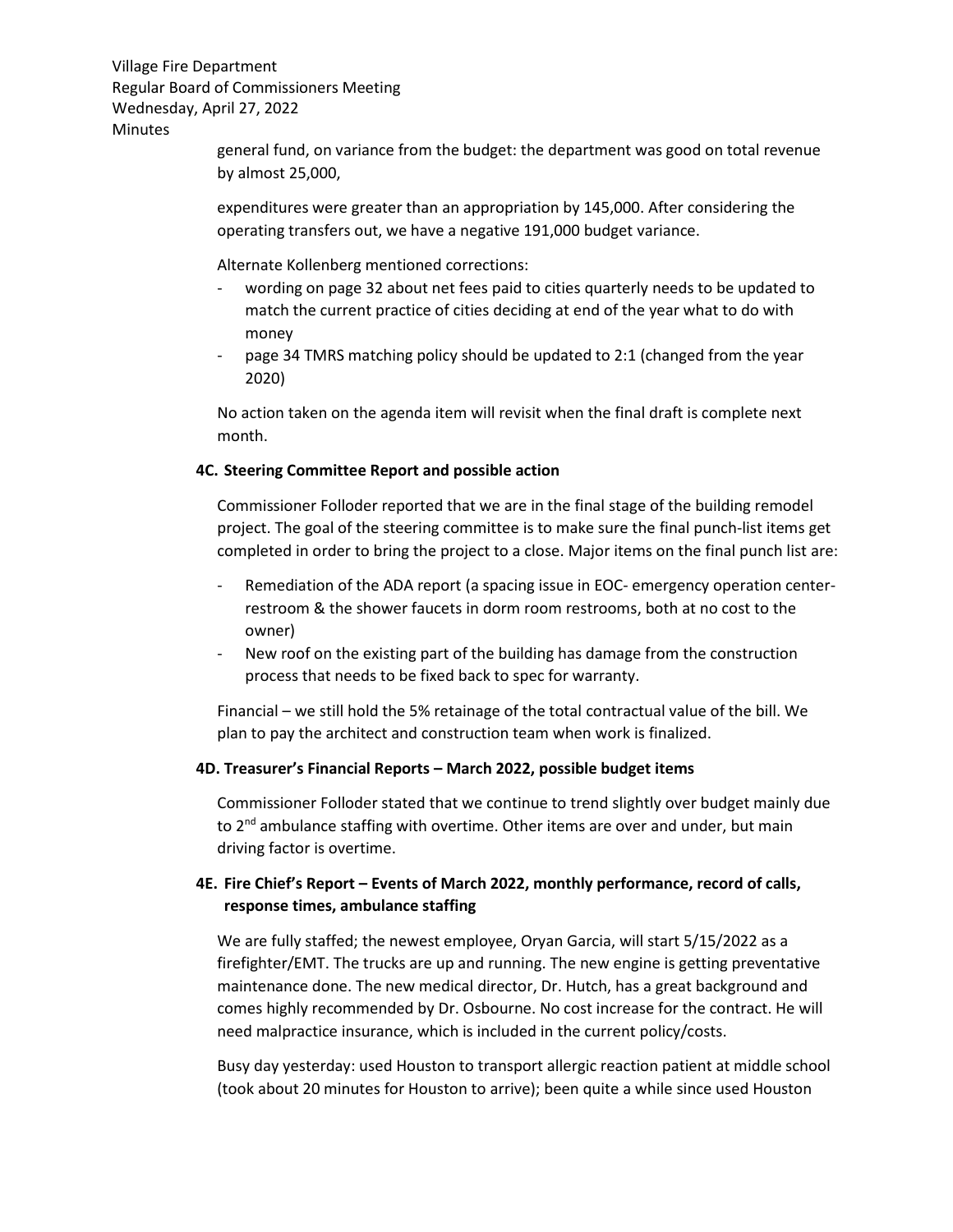> ambulance. Deputy Chief Wyatt & Driver Operator MacLeod treated the patient. Our ambulance was out on a psychiatric call at the time but was then released as the Houston ambulance showed up. Ladder 1 was on an apartment fire alarm call  $(2^{nd}$  truck on scene

& actively participated in taking hose inside & put ladder up). Rescue 1 took a difficulty breathing patient to med. center.

Commissioner Carpenter requests a report for when the last time we used HFD EMS & the last time we participated with the ladder truck and crew on a scene for a Houston call.

- **5. CONSIDERATION OF CONRACTS/AGREEMENTS –** The Board will discuss and consider possible action on the following:
	- **None**
- **6. CONSIDERATION OF RESOLUTIONS –** The Board will discuss and consider possible action on the following:
	- **None**
- **7. DISCUSSION ITEMS/PRESENTATION OF SPECIAL REPORTS –** The Board will discuss and consider possible action on the following:
	- **None**
- **8. CONSIDERATION OF AND POSSIBLE ACTION ON THE FOLLOWING –** The Board will discuss and consider possible action on the following:
	- 2021 Investment Policy and Resolution No. 2021-01

Marlo Longoria stated that the resolution is that we remove the compensated absence fund with approval for 2021.

Commissioner Carpenter made a motion to approve the 2021 Investment Policy & Resolution No. 2021-01 with the changes. Commissioner Nash seconded.

Commissioner(s) Byrne, Folloder, and Adams voted "Aye", "Noes" none.

# **MOTION CARRIED UNANIMOUSLY**

- **9. EXECUTIVE SESSION –** The Board of Commissioners will retire into Executive Session as authorized by Chapter 551; Texas Government Code, to discuss the following matters:
- **10. ACTION – CLOSED SESSION –** The Board of Directors will discuss and consider any actions necessary on items discussed in Executive Session

# **11. FUTURE TOPICS**

- Budget Workshop/Final Audit/Budget to Cities